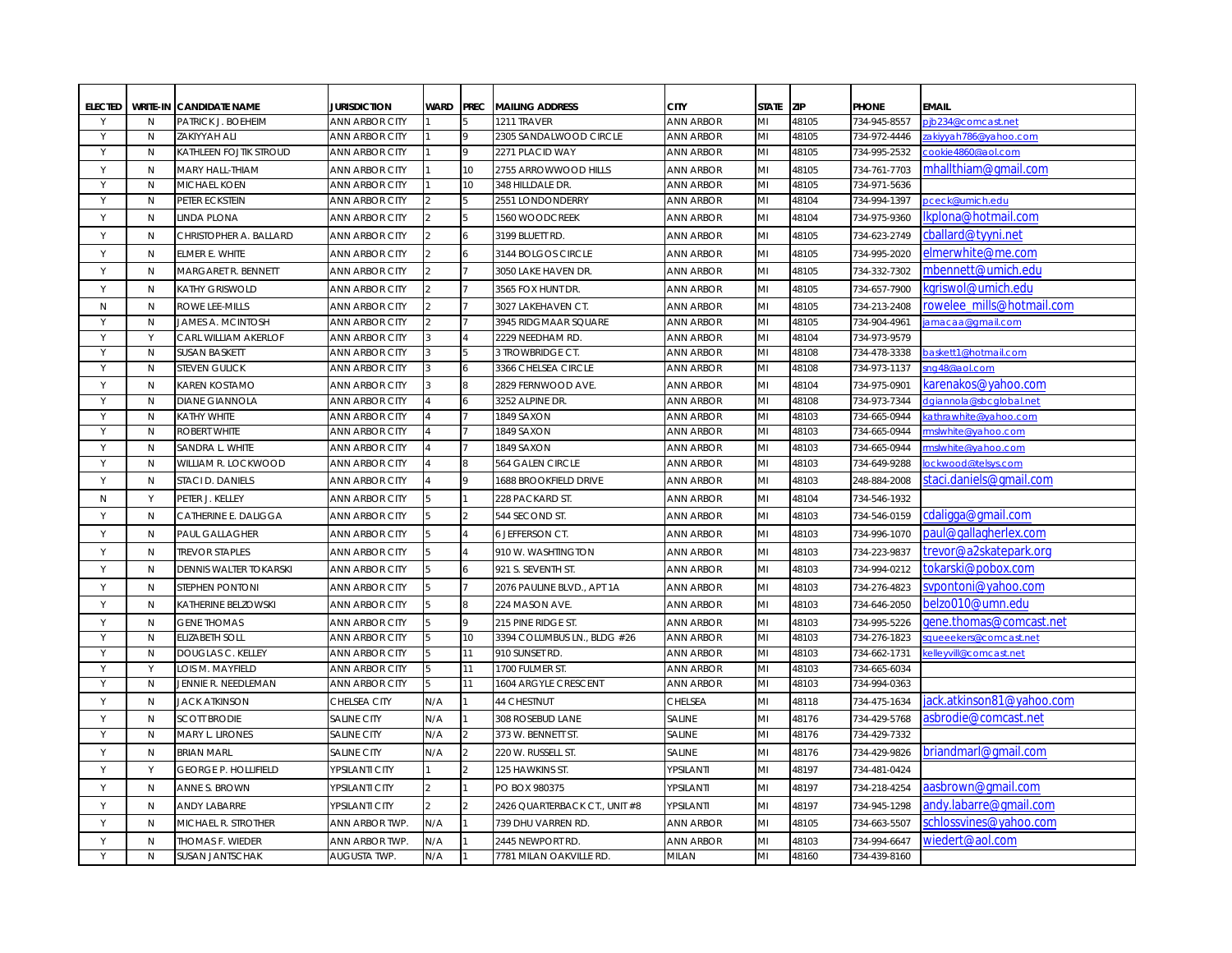| Y         | N            | <b>KATHY GISZCZAK</b>       | AUGUSTA TWP.         | N/A | 3              | 9760 JUDD RD.               | <b>WILLIS</b>        | MI  | 48191 | 734-740-0530 |                                 |
|-----------|--------------|-----------------------------|----------------------|-----|----------------|-----------------------------|----------------------|-----|-------|--------------|---------------------------------|
| Υ         | $\mathsf{N}$ | <b>STEVE GRAY</b>           | AUGUSTA TWP.         | N/A | $\overline{2}$ |                             |                      |     |       |              |                                 |
| Y         | N            | ANNE SULLIVAN BUCHHOLZ      | <b>DEXTER TWP.</b>   | N/A |                | 9838 PORTAGE LAKE AVE.      | PINCKNEY             | lмı | 48169 | 734-426-4826 |                                 |
| Y         | N            | FRED C. MUNSON              | FREEDOM TWP.         | N/A |                | 9981 BETHEL CHURCH RD.      | <b>MANCHESTER</b>    | lмı | 48158 | 734-429-4083 | fmunson@umich.edu               |
| Y         | $\mathsf{N}$ | <b>BERNADETTE MALINOSKI</b> | LIMA TWP.            | N/A |                | 13071 MCKINLEY RD           | CHELSEA              | MІ  | 48118 | 734-475-3467 | bmalski@erickson-malinoski.com  |
| Y         | $\mathsf{N}$ | <b>DOUGLAS G. MCCLURE</b>   | LIMA TWP.            | N/A |                | 10340 SCIO CHURCH RD.       | <b>CHELSEA</b>       | MI  | 48118 | 734-996-1438 | mcclure@cmplaw.com              |
| Υ         | N            | PAULA HENCKEN               | LODI TWP.            | N/A |                | 5640 GLEN OAK CT.           | <b>SALINE</b>        | lмı | 48176 | 734-944-6944 | phencken@comcast.net            |
| Y         | Υ            | <b>GLENN STUART LEVINE</b>  | LODI TWP.            | N/A |                | 6212 BETHEL CHURCH RD.      | <b>SALINE</b>        | MI  | 48176 | 734-272-1128 |                                 |
| Y         | N            | <b>DEBORAH BUZZY</b>        | NORTHFIELD TWP.      | N/A | $\mathfrak{p}$ | 3240 FIVE MILE RD.          | <b>SOUTH LYON</b>    | lмı | 48178 | 248-486-7134 | dbuzzy@uaw.net                  |
| N         | $\mathsf{N}$ | AL HEGERICH                 | NORTHFIELD TWP.      | N/A | $\mathfrak{p}$ | 5195 PONTIAC TRAIL          | <b>ANN ARBOR</b>     | MI  | 48105 | 734-665-4234 | alhegerich@provide.net          |
| Y         | $\mathsf{N}$ | <b>CHARLES H. NOBLE</b>     | NORTHFIELD TWP.      | N/A | 3              | 9120 LAKEWOOD DRIVE         | <b>WHITMORE LAKE</b> | lмı | 48189 | 313-610-7058 | chnid2002@vahoo.com             |
| Y         | Y            | NATASHA RAYMOND             | NORTHFIELD TWP.      | N/A | 3              | 9375 KEARNEY RD.            | <b>WHITMORE LAKE</b> | MI  | 48189 | 734-449-8818 |                                 |
| Y         | N            | CHRISTINA L. LIRONES        | PITTSFIELD TWP.      | N/A |                | 151 E. TEXTILE RD           | <b>ANN ARBOR</b>     | MI  | 48108 | 734-926-1725 | christinalirones@usa.com        |
| Y         | $\mathsf{N}$ | <b>KAREN ZERA</b>           | PITTSFIELD TWP.      | N/A |                | 5635 THOMAS RD              | <b>ANN ARBOR</b>     | MI  | 48108 | 734-973-0280 | zera4@aol.com                   |
| N         | $\mathsf{N}$ | <b>HARUN ALI</b>            | PITTSFIELD TWP.      | N/A |                | 3650 GOLFSIDE               | YPSILANTI            | MI  | 48197 | 734-239-4980 | harun@amriky.com                |
| ${\sf N}$ | $\mathsf{N}$ | STUART N. DOWTY             | PITTSFIELD TWP.      | N/A | ર              | 3546 HILLSIDE DR.           | YPSILANTI            | MI  | 48197 | 734-572-9243 | sndowty@yahoo.com               |
| Y         | $\mathsf{N}$ | <b>JANET GOLDWASSER</b>     | PITTSFIELD TWP.      | N/A | 3              | 3546 HILLSIDE DR.           | YPSILANTI            | MI  | 48197 | 734-572-9243 | anetgoldwasser@peoplepc.com     |
| Y         | N            | <b>WILLIAM HOPSON</b>       | PITTSFIELD TWP.      | N/A | 3              | 3867 PALISADES BLVD.        | YPSILANTI            | lмı | 48197 | 734-604-5788 | whopson@a2gov.org               |
| N         | N            | <b>GUY R. HUDDLESTON</b>    | PITTSFIELD TWP.      | N/A |                | 3961 HILLSIDE DRIVE         | YPSILANTI            | MI  | 48197 | 734-276-5980 | guy.huddleston@att.net          |
| Y         | N            | KATHERINE A. WYATT          | PITTSFIELD TWP.      | N/A | 3              | 3840 MAPLE DRIVE            | YPSILANTI            | lмı | 48197 | 734-678-8623 | katherineawyatt@aol.com         |
| Y         | N            | <b>BRUCE HARTMAN</b>        | PITTSFIELD TWP.      | N/A |                | 2301 TWIN LAKES DR., APT 2B | YPSILANTI            | MI  | 48197 | 734-434-1325 | bwhartman@ameritech.net         |
| Y         | $\mathsf{N}$ | KEITH R. DUMAS              | PITTSFIELD TWP.      | N/A |                | 6328 MEADOW GROVE TRL       | <b>ANN ARBOR</b>     | MI  | 48108 | 734-358-0312 | keith <u>rdumas@comcast.net</u> |
| Y         | $\mathsf{N}$ | <b>MARK L. WATERS</b>       | PITTSFIELD TWP.      | N/A |                | 3956 HIGHLANDER WAY E.      | <b>ANN ARBOR</b>     | lмı | 48108 | 734-585-5435 | nwcom7@comcast.net              |
| N         | Y            | WILLIAM W. WHITE            | PITTSFIELD TWP.      | N/A |                | 3365 BRECKLAND CT           | <b>ANN ARBOR</b>     | MI  | 48108 | 734-668-7120 |                                 |
| Y         | $\mathsf{N}$ | <b>FELIZIANA MEYER</b>      | PITTSFIELD TWP.      | N/A | 8              | <b>6767 ROBISON LANE</b>    | <b>SALINE</b>        | lмı | 48176 | 734-316-2332 | chaunam@comcast.net             |
| ${\sf N}$ | Y            | <b>CLEVELAND CHANDLER</b>   | PITTSFIELD TWP.      | N/A | 10             | 4643 HUNT CLUB DR., #1A     | YPSILANTI            | MI  | 48197 | 734-961-0660 |                                 |
| Y         | Y            | PRITPAUL SINGH MAHAL        | PITTSFIELD TWP.      | N/A | 11             | 3088 HAWKS AVE              | <b>ANN ARBOR</b>     | lмı | 48108 | 248-250-3373 |                                 |
| N         | $\mathsf{N}$ | <b>BRIAN LASKEY</b>         | SALEM TWP.           | N/A |                | 8243 TOWER                  | <b>SOUTH LYON</b>    | MI  | 48178 | 734-717-8793 | blaskey@dragontry.com           |
| Y         | $\mathsf{N}$ | TARA R. SMITH               | SALEM TWP.           | N/A |                | 5540 FIVE MILE ROAD         | <b>SOUTH LYON</b>    | MI  | 48178 | 248-437-8043 | smithtarar@aol.com              |
| Y         | $\mathsf{N}$ | <b>LARRY FLORIAN</b>        | SALEM TWP.           | N/A |                | <b>4942 VENICE CIRCLE</b>   | <b>NORTHVILLE</b>    | MI  | 48167 | 248-486-1650 | lflorian5367@att.net            |
| Y         | $\mathsf{N}$ | <b>GREG STEPHENS</b>        | SCIO TWP.            | N/A |                | 6856 WELLINGTON DR.         | <b>DEXTER</b>        | MI  | 48130 | 734-424-0770 | stephensga@comcast.net          |
| Y         | $\mathsf{N}$ | <b>CHRIS SAVAGE</b>         | SCIO TWP.            | N/A |                | 2367 BAKER ROAD             | <b>DEXTER</b>        | MI  | 48130 | 734-358-9276 | chrissavage123@sbcglobal.net    |
| Y         | $\mathsf{N}$ | <b>DOUGLAS E. FULLER</b>    | SCIO TWP.            | N/A | 3              | 4325 E. LOCH ALPINE DRIVE   | <b>ANN ARBOR</b>     | lмı | 48103 | 734-426-2965 | douglasefull@gmail.com          |
| Y         | N            | ROMESH SAIGAL               | SCIO TWP.            | N/A |                | <b>2640 PARKRIDGE DRIVE</b> | <b>ANN ARBOR</b>     | lмı | 48103 | 734-995-5976 | rsaigal@gmail.com               |
| Y         | $\mathsf{N}$ | MARY L. SHINDELL            | SCIO TWP.            | N/A |                | 2698 ROSELAND DRIVE         | <b>ANN ARBOR</b>     | lмı | 48103 | 734-996-3963 | mary shindell@me.com            |
| Y         | N            | <b>ERIC A. STURGIS</b>      | <b>SCIO TWP.</b>     | N/A |                | 6655 JACKSON RD., #600      | <b>ANN ARBOR</b>     | lмı | 48103 | 248-996-7841 | ericsturgis2002@yahoo.com       |
| Y         | $\mathsf{N}$ | <b>MARGARET WELCH</b>       | SCIO TWP.            | N/A |                | 711 WILDWOOD LANE           | <b>ANN ARBOR</b>     | MI  | 48103 | 734-424-0507 | pegwelch@fastmail.fm            |
| Y         | N            | <b>FRANCES BRENNAN</b>      | SCIO TWP.            | N/A |                | 2776 SAGEBRUSH CIRCLE #101  | <b>ANN ARBOR</b>     | MI  | 48103 | 734-330-5225 | franbrennan3@comcast.net        |
| Y         | $\mathsf{N}$ | <b>JAMES DRIES</b>          | SCIO TWP.            | N/A |                | 3840 MICHAEL RD. N.         | <b>ANN ARBOR</b>     | MI  | 48103 | 734-662-6256 | idries27@gmail.com              |
| Y         | N            | ROBERT KLINGLER             | SCIO TWP.            | N/A |                | 1077 JOYCE LN.              | <b>ANN ARBOR</b>     | lмı | 48103 | 734-332-3993 | rmk0818@gmail.com               |
| N         | $\mathsf{N}$ | THOMAS M. IDZIKOWSKI        | SCIO TWP.            | N/A |                | 560 LITTLE LAKE DR., #3     | <b>ANN ARBOR</b>     | lмı | 48103 | 734-712-3934 | idzikows@hotmail.com            |
| Y         | $\mathsf{N}$ | JEAN LEDWITH KING           | SCIO TWP.            | N/A |                | 424 LITTLE LAKE DR. #38     | <b>ANN ARBOR</b>     | lмı | 48103 | 734-662-4819 | king@ic.net                     |
| Y         | N            | MONA L. WALZ                | SCIO TWP.            | N/A |                | 331 SCIO VILLAGE CT. #176   | <b>ANN ARBOR</b>     | MI  | 48103 | 734-663-1976 | mlwalz@sbcglobal.net            |
| Y         | $\mathsf{N}$ | <b>BARBARA RYAN FULLER</b>  | SHARON TWP.          | N/A |                | 17750 SHARON VALLEY RD.     | <b>MANCHESTER</b>    | MI  | 48158 | 734-646-5100 | barb@provide.net                |
| Y         | $\mathsf{N}$ | HEATHER ELEANOR MOONEY      | <b>SUPERIOR TWP.</b> | N/A |                | 3341 BEAUMONT               | <b>ANN ARBOR</b>     | MI  | 48105 | 734-262-0208 | heather.mooney@gmail.com        |
| Y         | $\mathsf{N}$ | <b>CURTIS LAMAR JOHNSON</b> | <b>SUPERIOR TWP.</b> | N/A |                | 8724 BARRINGTON DRIVE       | YPSILANTI            | lмı | 48198 | 734-879-1045 | curtis2003_48238@yahoo.com      |